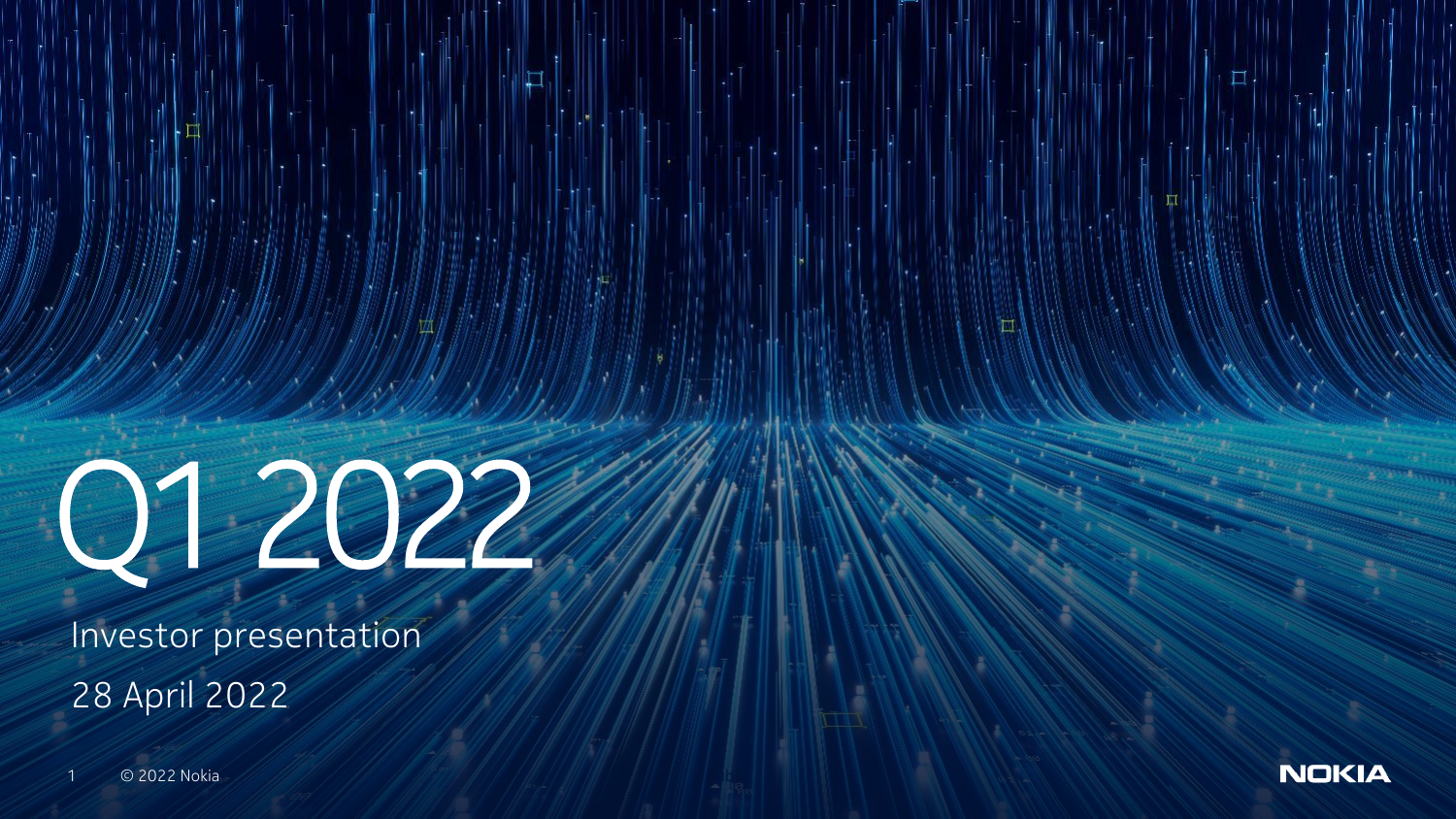## Disclaimer

It should be noted that Nokia and its business are exposed to various risks and uncertainties and certain statements herein that are not historical facts are forward-looking statements. These forward-looking statements reflect Nokia's current expectations and views of future developments and include statements preceded by "believe", "expect", "expectations", "commit", "anticipate", "foresee", "see", "target", "estimate", "designed", "aim", "plan", "intend", "influence", "assumption", "focus", "continue", "project", "should", "is to", "will" or similar expressions. These statements are based on management's best assumptions and beliefs in the light of the information currently available to it. Because they involve risks and uncertainties, actual results may differ materially from the results that we currently expect. Factors, including risks and uncertainties that could cause such differences can be both external, such as general, economic and industry conditions, as well as internal operating factors. We have identified these in more detail in our annual report on Form 20-F for the year ended December 31, 2021, under "Operating and Financial Review and Prospects—Risk Factors", and in our other filings or documents furnished with the U.S. Securities and Exchange Commission, including Nokia's financial results reports. Other unknown or unpredictable factors or underlying assumptions subsequently

proven to be incorrect could cause actual results to differ materially from those in the forward-looking statements. We do not undertake any obligation to publicly update or revise forwardlooking statements, whether as a result of new information, future events or otherwise, except to the extent legally required.

Nokia presents financial information on reported, comparable and constant currency basis. Comparable measures presented in this document exclude intangible asset amortization and other purchase price fair value adjustments, goodwill impairments, restructuring related charges and certain other items affecting comparability. In order to allow full visibility on determining comparable results, information on items affecting comparability is presented separately for each of the components of profit or loss. Constant currency reporting provides additional information on change in financial measures on a constant currency basis in order to better reflect the underlying business performance. Therefore, change in financial measures at constant currency excludes the impact of changes in exchange rates in comparison to euro, our reporting currency. As comparable or constant currency financial measures are not defined in IFRS they may not be directly comparable with similarly titled measures used by other

companies, including those in the same industry. The primary rationale for presenting these measures is that the management uses these measures in assessing the financial performance of Nokia and believes that these measures provide meaningful supplemental information on the underlying business performance of Nokia. These financial measures should not be considered in isolation from, or as a substitute for, financial information presented in compliance with IFRS.

Nokia is a registered trademark of Nokia Corporation. Other product and company names mentioned herein may be trademarks or trade names of their respective owners.

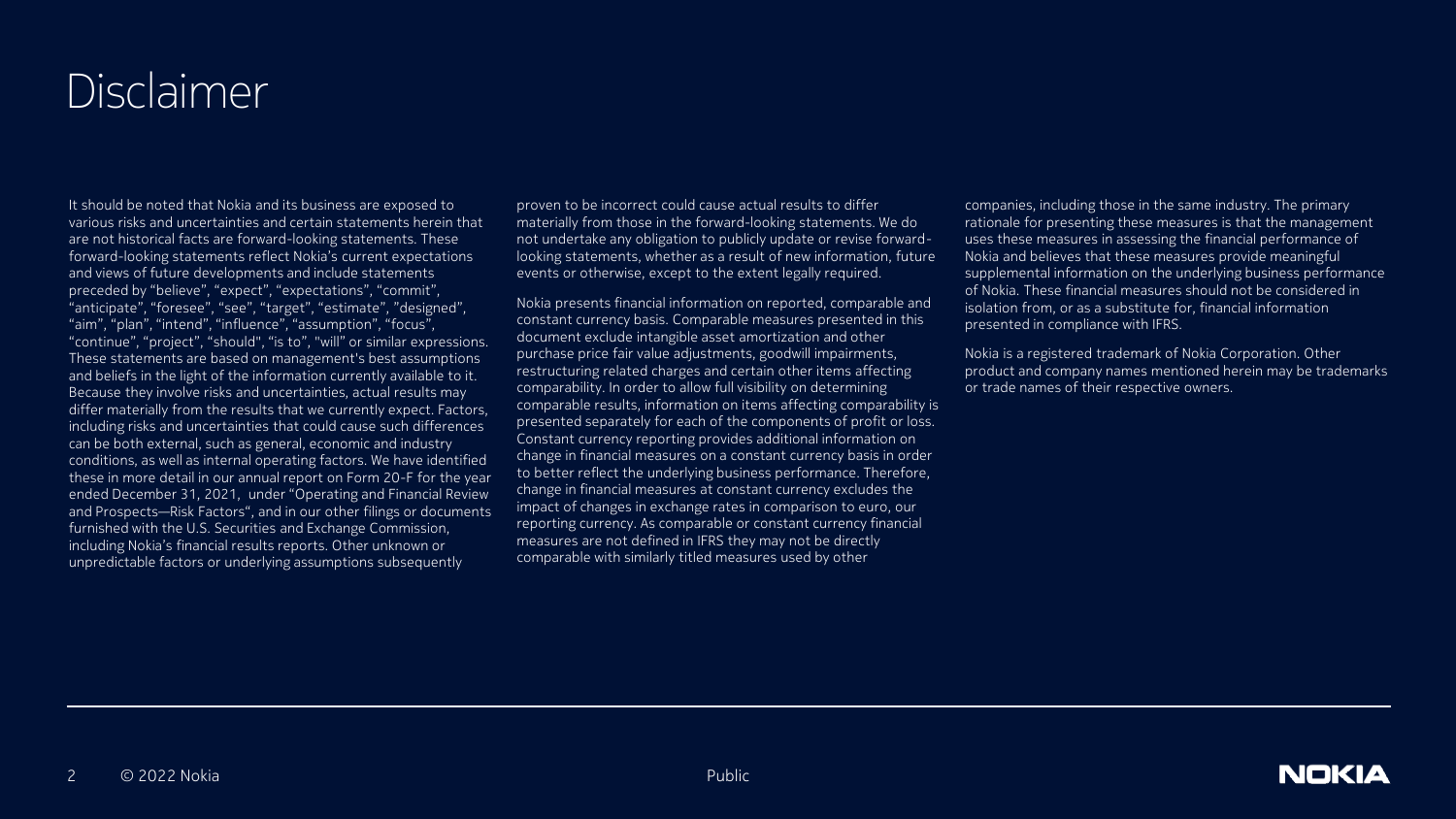# Welcome



Pekka Lundmark President and CEO

- 4. Financial highlights
- 5. Business Group performance
- 9. Enterprise strategy



Marco Wirén CFO

12. Financial performance bridges

- 14. Cash flow performance
- 15. 2022 outlook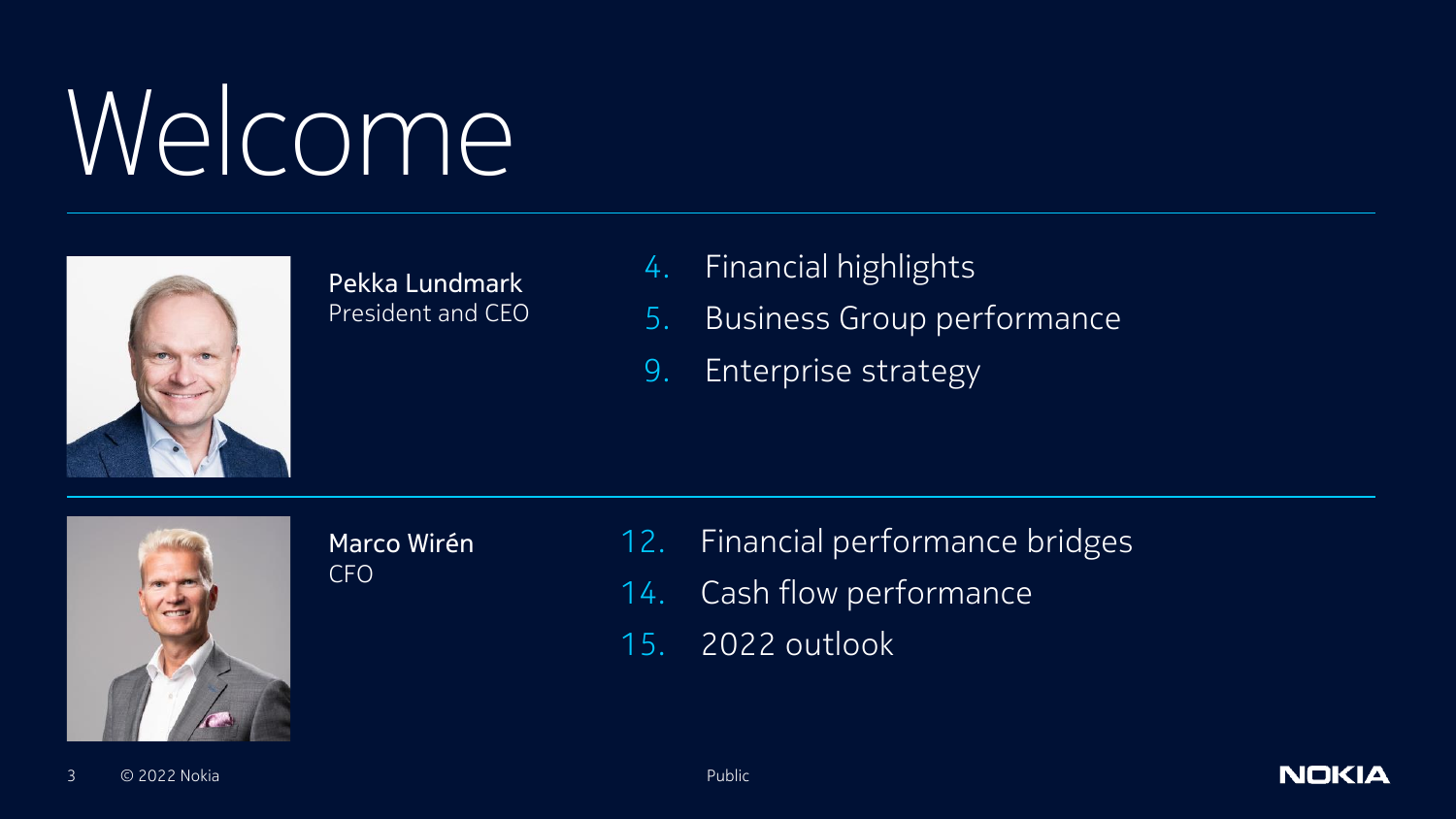## A strong profitable start to the year

Q1 22 net sales

 $+1\%$ 

(year-on-year at constant currency)

Q1 22 gross margin

 $40.7\%$   $*^{250bps}_{year-on}$ (comparable)

year-on-year

Q1 22 operating margin

10.9%

Flat year-on-year

(comparable)

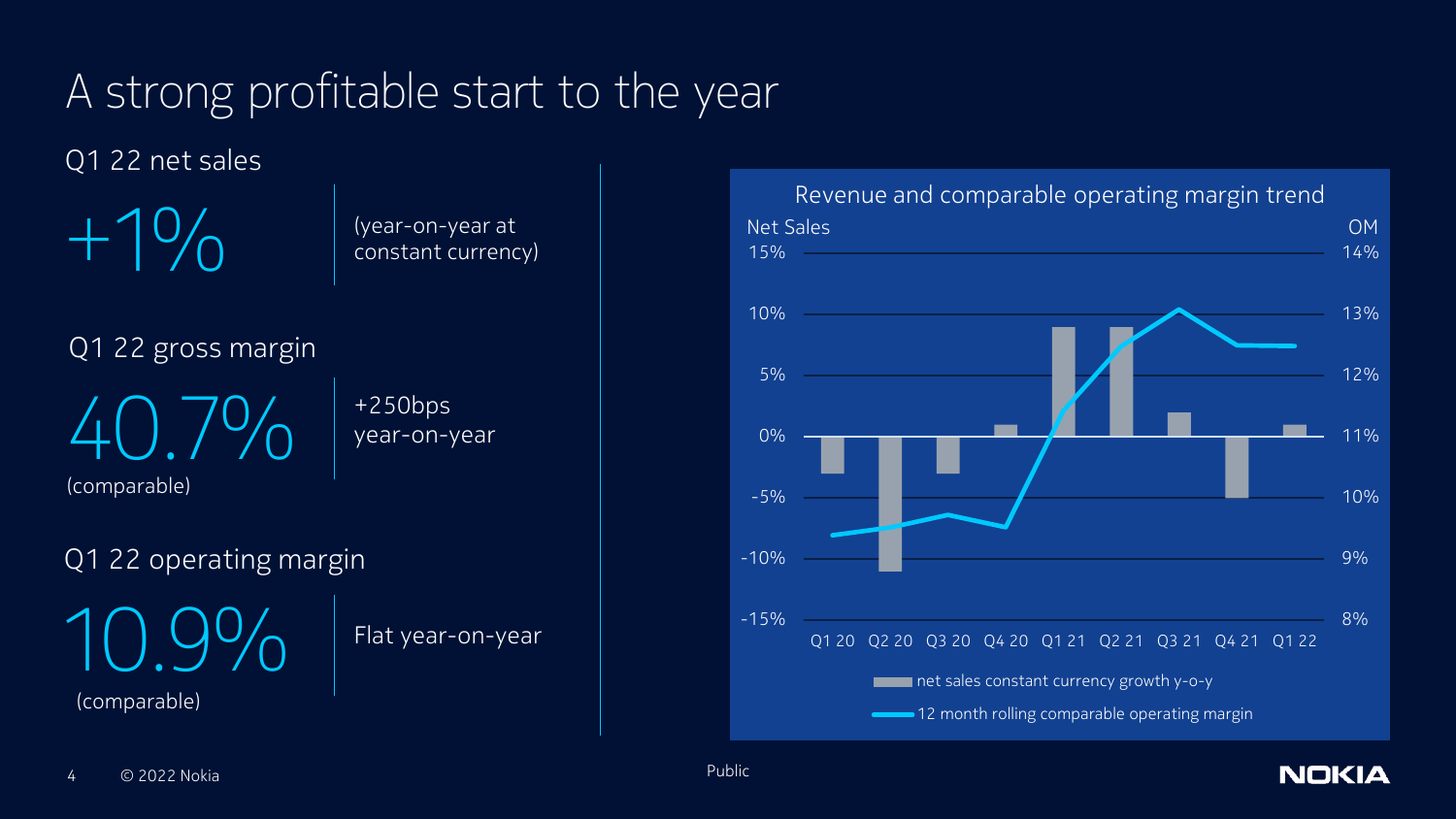## Mobile Networks supply constrained; strong margin progress



Q1'20 Q2'20 Q3'20 Q4'20 Q1'21 Q2'21 Q3'21 Q4'21 Q1'22

\*Net sales at constant currency

## Net sales\*  $-4\%$ Operating margin

 $+7.5\%$ 

- Strong demand but supply chain constraints continue
- Strong margin expansion while continuing to invest for technology leadership
- Confident will return to growth in 2022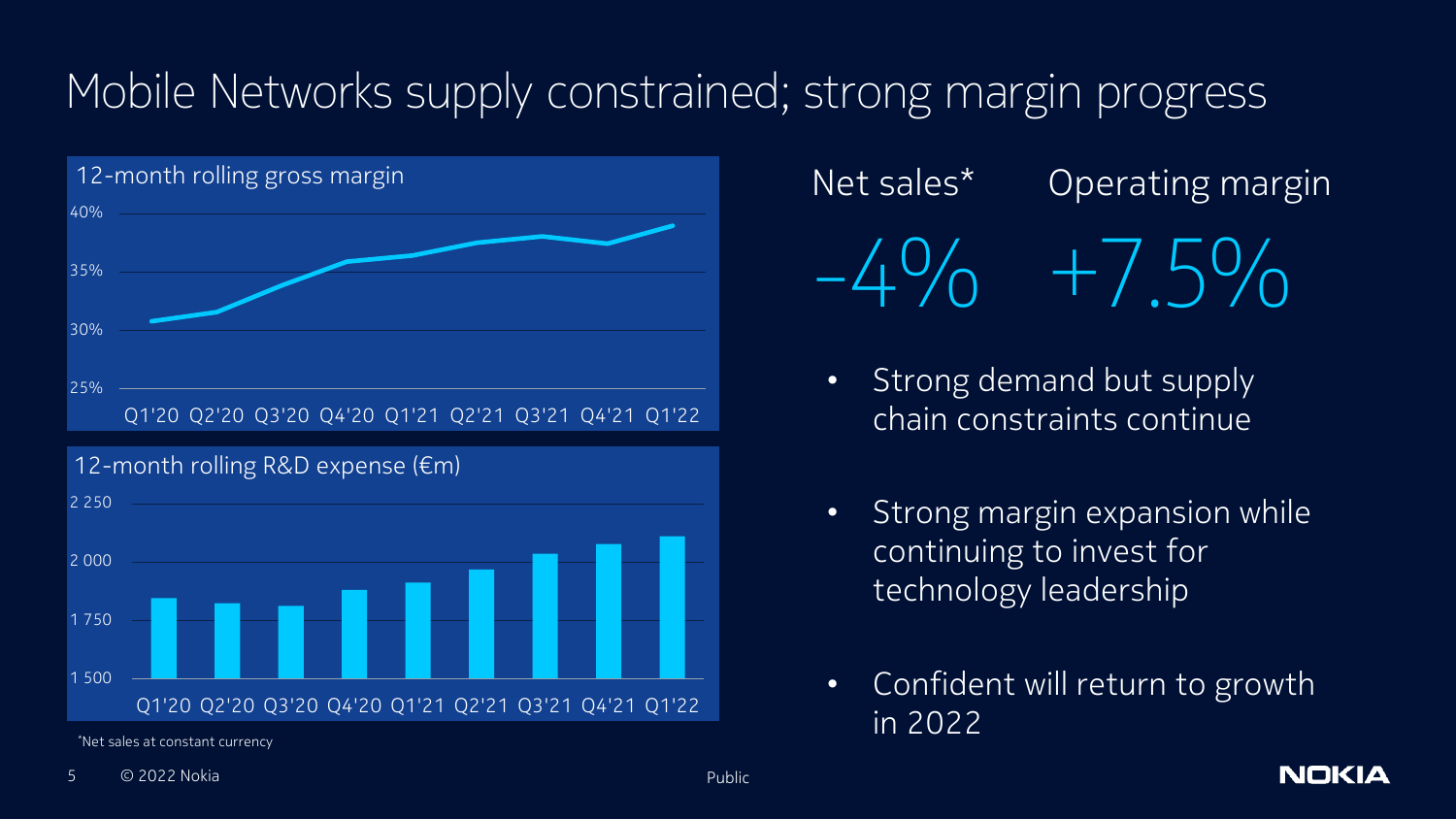## Strong sales growth in Network Infrastructure



Net sales\*

 $+9\%$ 

Operating margin +9.9%

\*Net sales at constant currency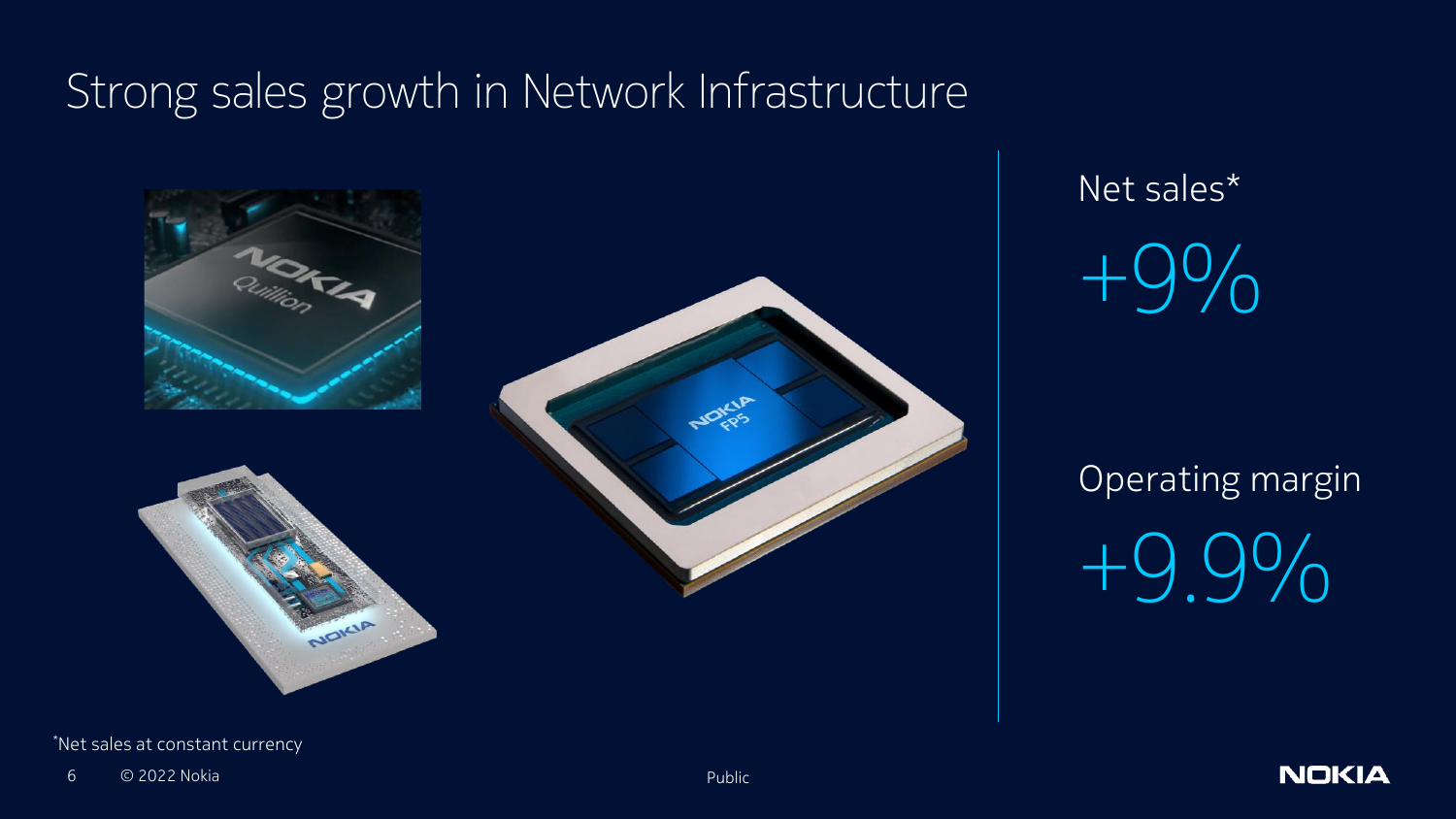## Cloud and Network Services growth and margin expansion



Net sales\* +5% +2.7% Operating margin

- Core Networks driving growth
- Gross margin expansion through topline growth and operational improvements
- Portfolio rebalancing efforts are driving change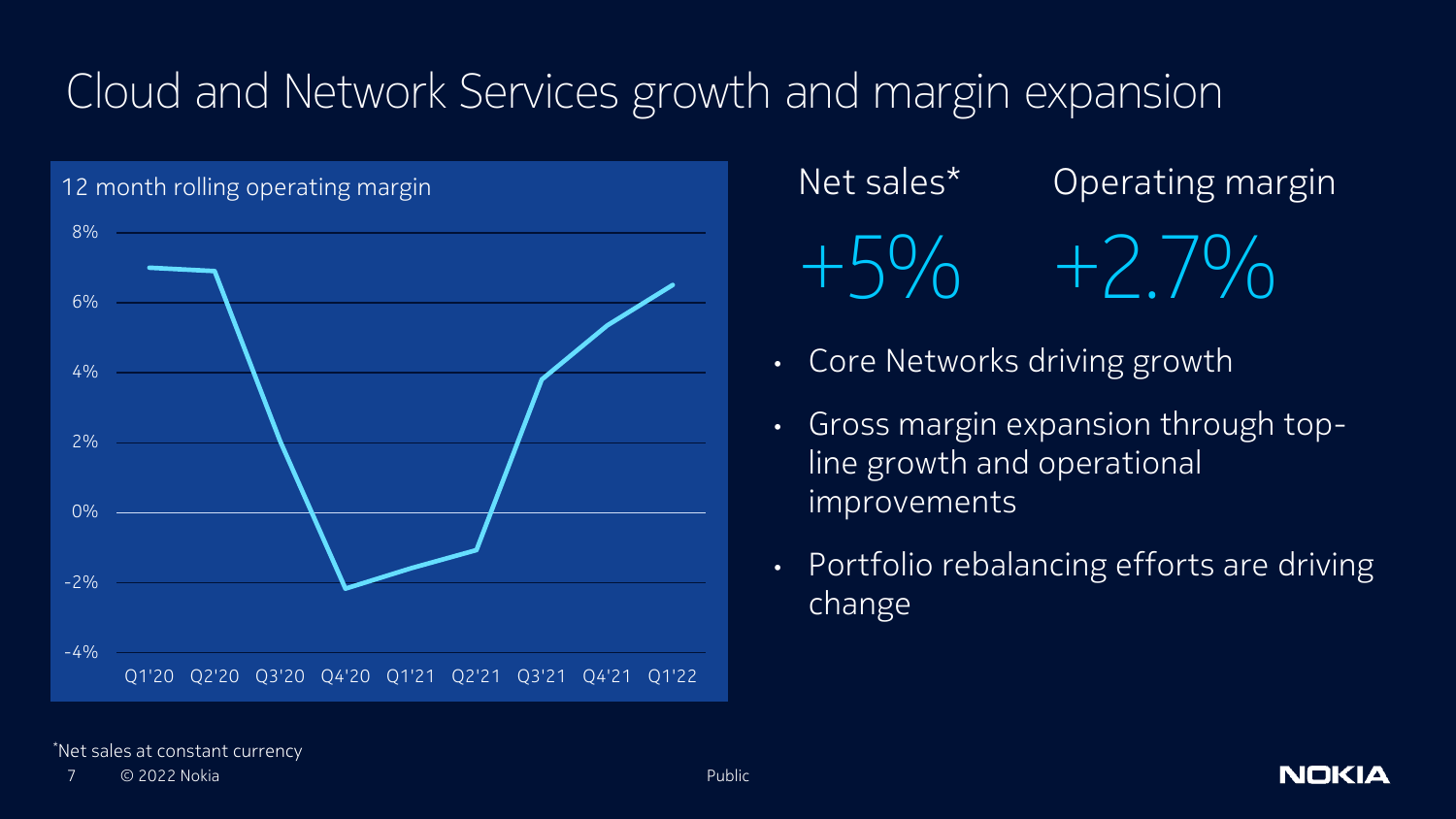## Nokia Technologies experiencing licensing timing effects



- one expiration with licensee that exited smartphone market
- Confident in strength of patent portfolio
- Continue to assume stable operating profit in 2022 compared to last year
- Protecting the value of our patent portfolio continues to be our priority

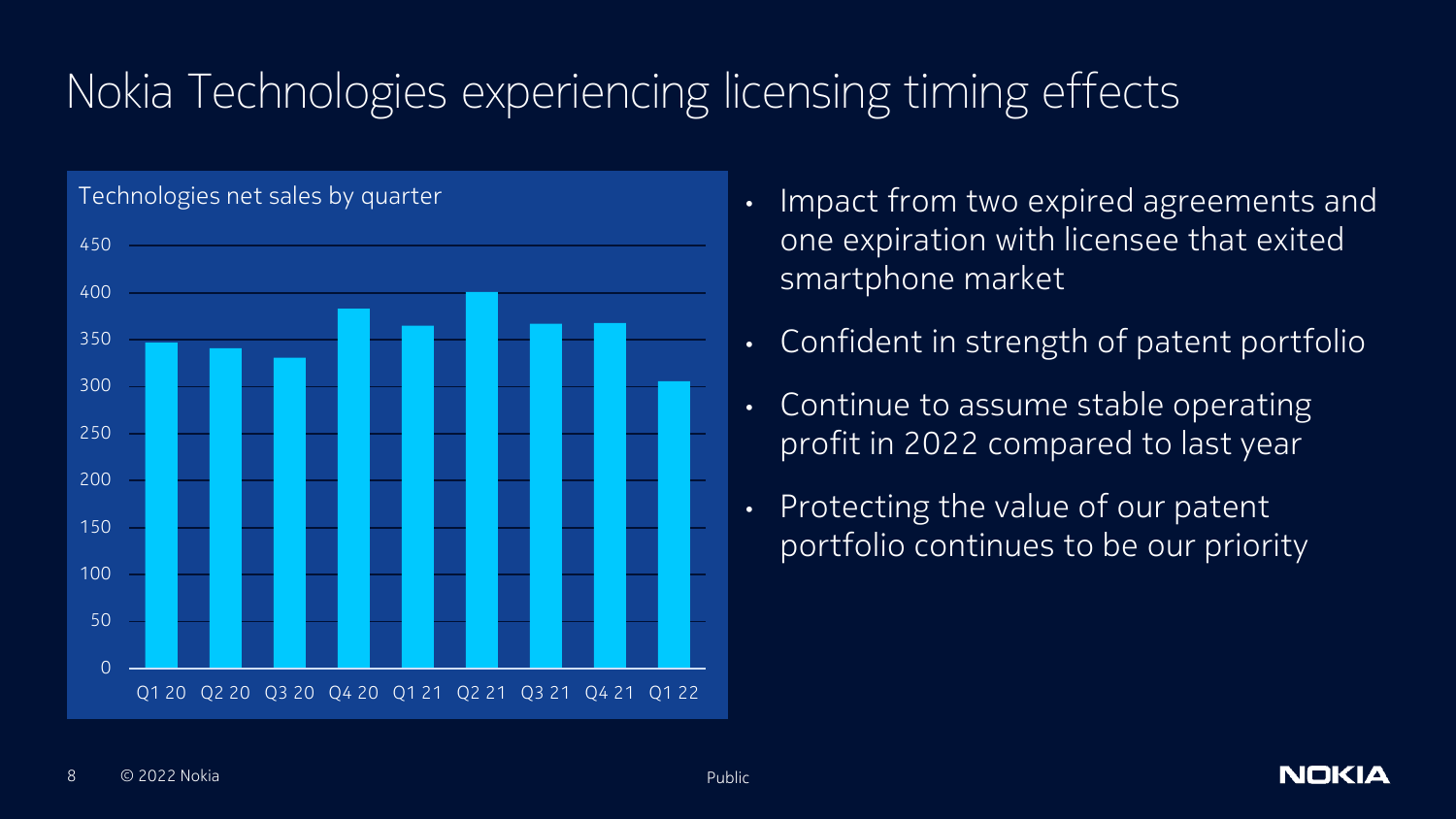## Broad range of opportunities in Enterprise

Enterprise Customers ~7% of Nokia Group net sales (2021) **Private Wireless** 

#### Webscale

Sale of IP/Optical products to Hyperscalers and Tier 1 / 2 Cloud Services providers.

#### Opportunity:

Grow existing and enter new business as network architectures change.

Main BG impact: NI



### NI Verticals

Sale of IP/Optical and Fiber solutions to target industries and governments with proven use cases.

#### Opportunity:

Replicate the use cases across geographies and tap into increased government spend.

Main BG impact: NI, CNS



### Wide Area Networks

Sale of wireless networks to customers that require wireless connectivity to run their core business.

#### Opportunity:

New 5G opportunities, technology refresh of existing networks and new build out.

Main BG impact: MN, CNS, NI

#### Sample customers: Sample customers: Sample customers: Sample customers: Sample customers: Sample customers:



### Campus wireless

Sale of 4G/5G campus wireless solution to industrial sites enabling customers to digitalize their core business.

#### Opportunity:

Growth as industries digitalize and value is demonstrated in use cases.

Main BG Impact: CNS, MN, NI



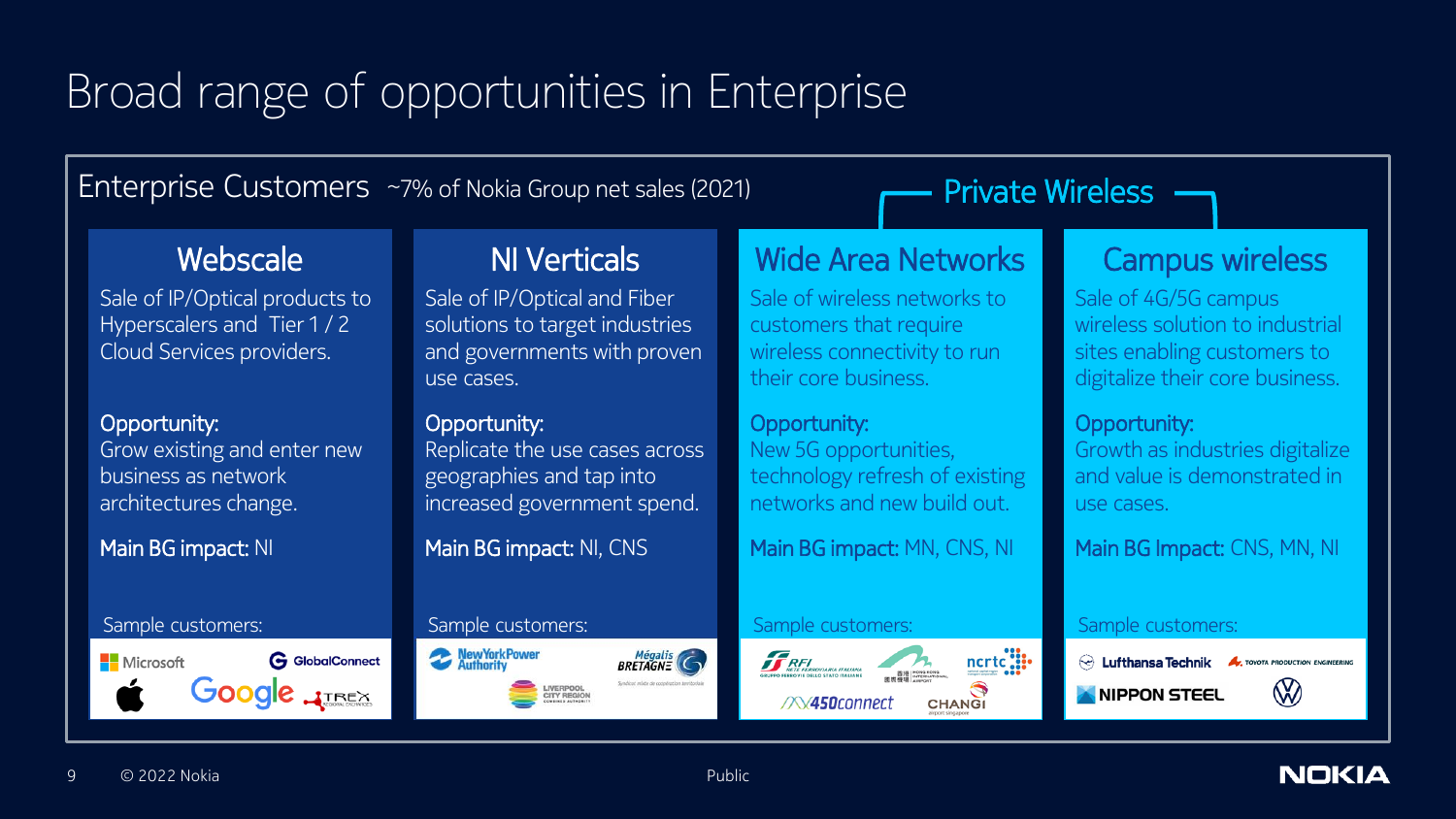## Enterprise sales soft; order intake remains very strong



Q1 22 net sales  $-7\%$ Enterprise sales growth (year-on-year at constant currency)

- Supply chain challenges and order conversion delays
- Double digit order intake growth and strong backlog drives confidence in full year growth
- Continue to grow customer base
- Investing in campus wireless

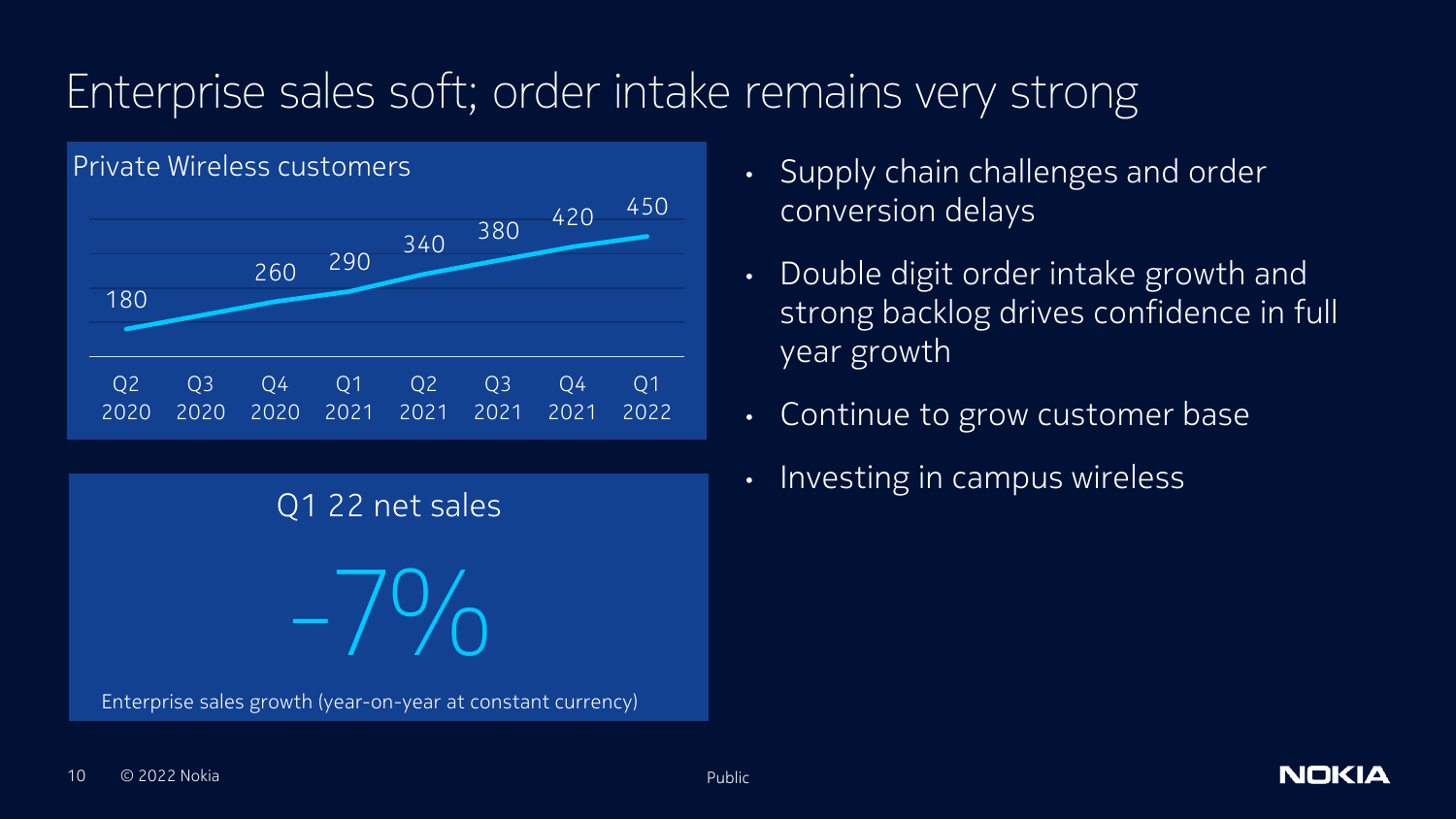## CFO remarks



Marco Wirén CFO

- 12. Financial performance bridges
- 14. Cash flow performance
- 15. 2022 outlook

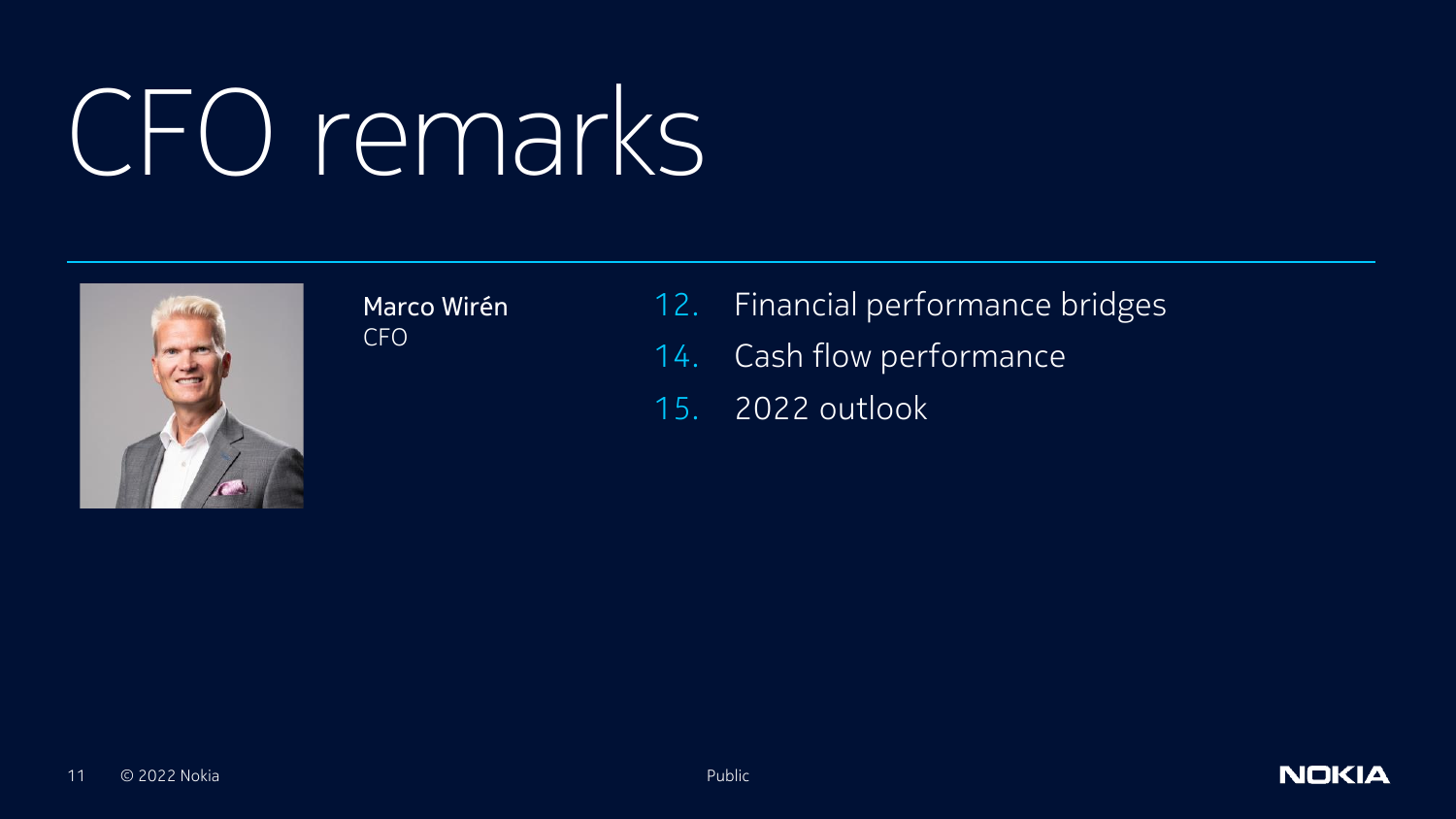## Growth in key regions, timing impact in India

Year-on-year at constant currency for regional growth rate

+1% constant currency growth +5% reported growth

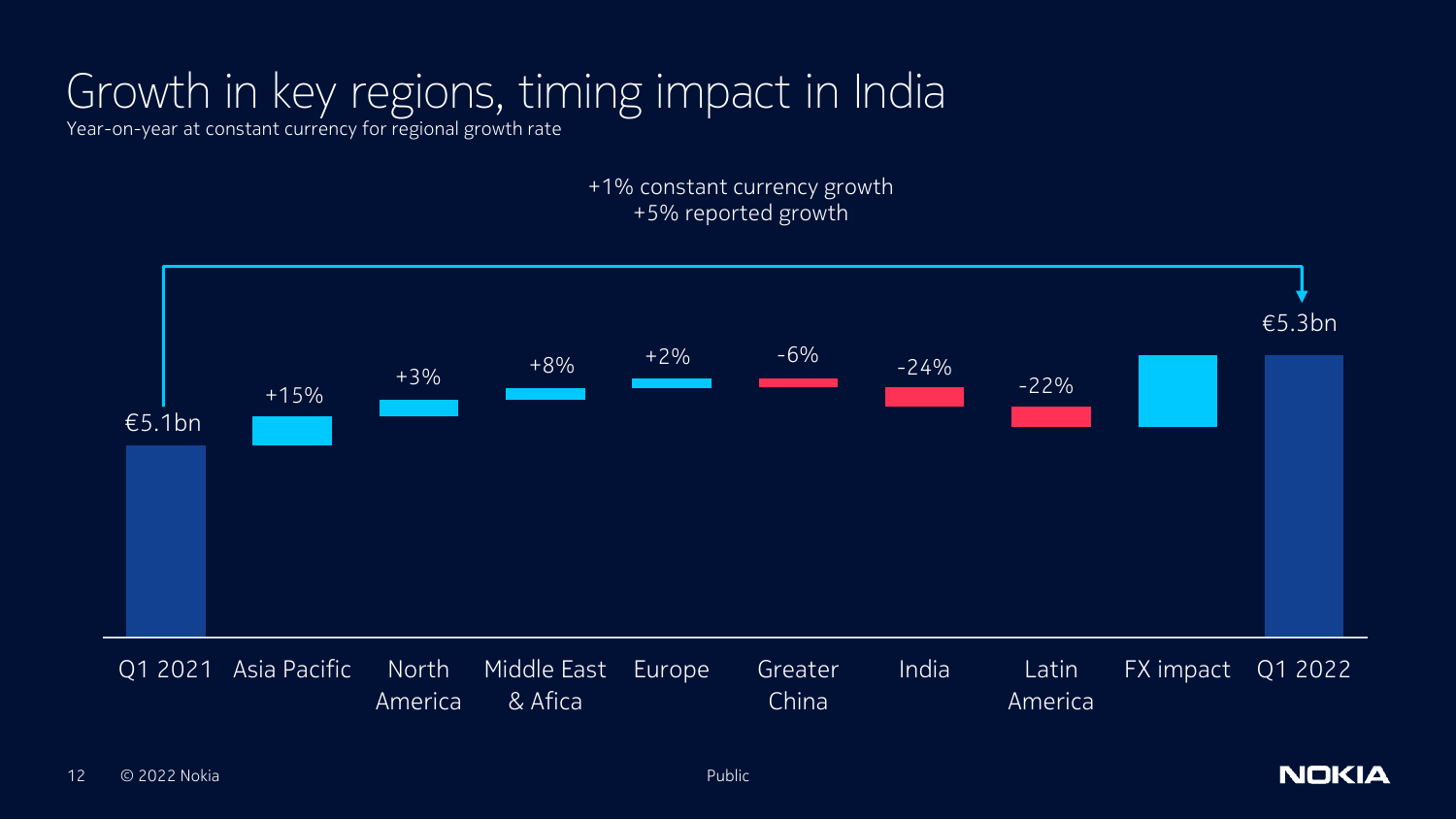## Strong progress in business groups offset Tech / Group Common



Strong underlying progress in MN and CNS

Timing of Nokia Technologies renewals impacting product mix

Venture fund and reversal of loss allowances benefitted year-ago

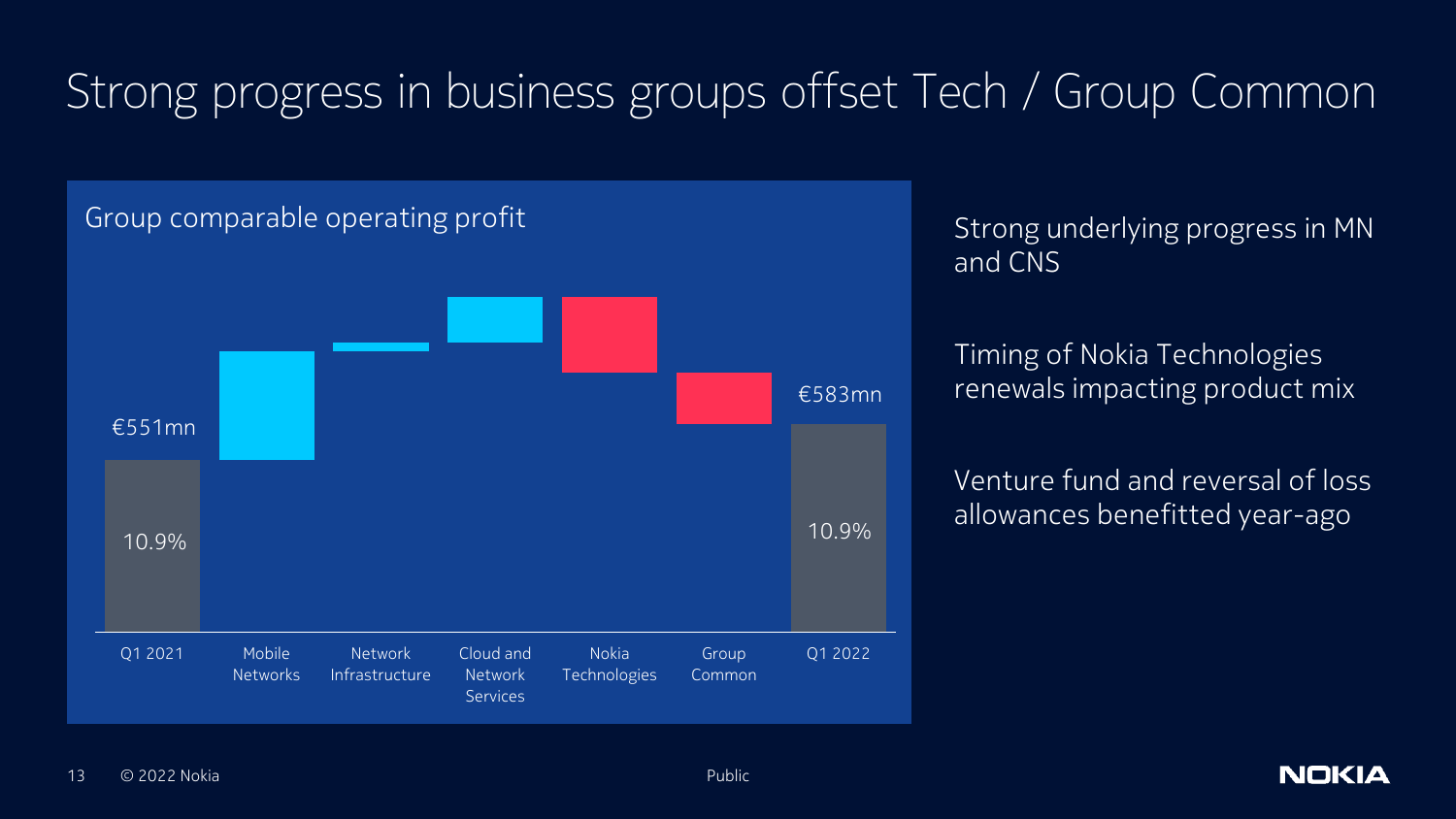## Good Q1 net cash performance

**€ billion**



#### EUR 0.3bn free cash flow

Net working capital generated cash

Inventories increased but supply chain challenges continue

Q2 to be impacted by cash outflows related to employee variable pay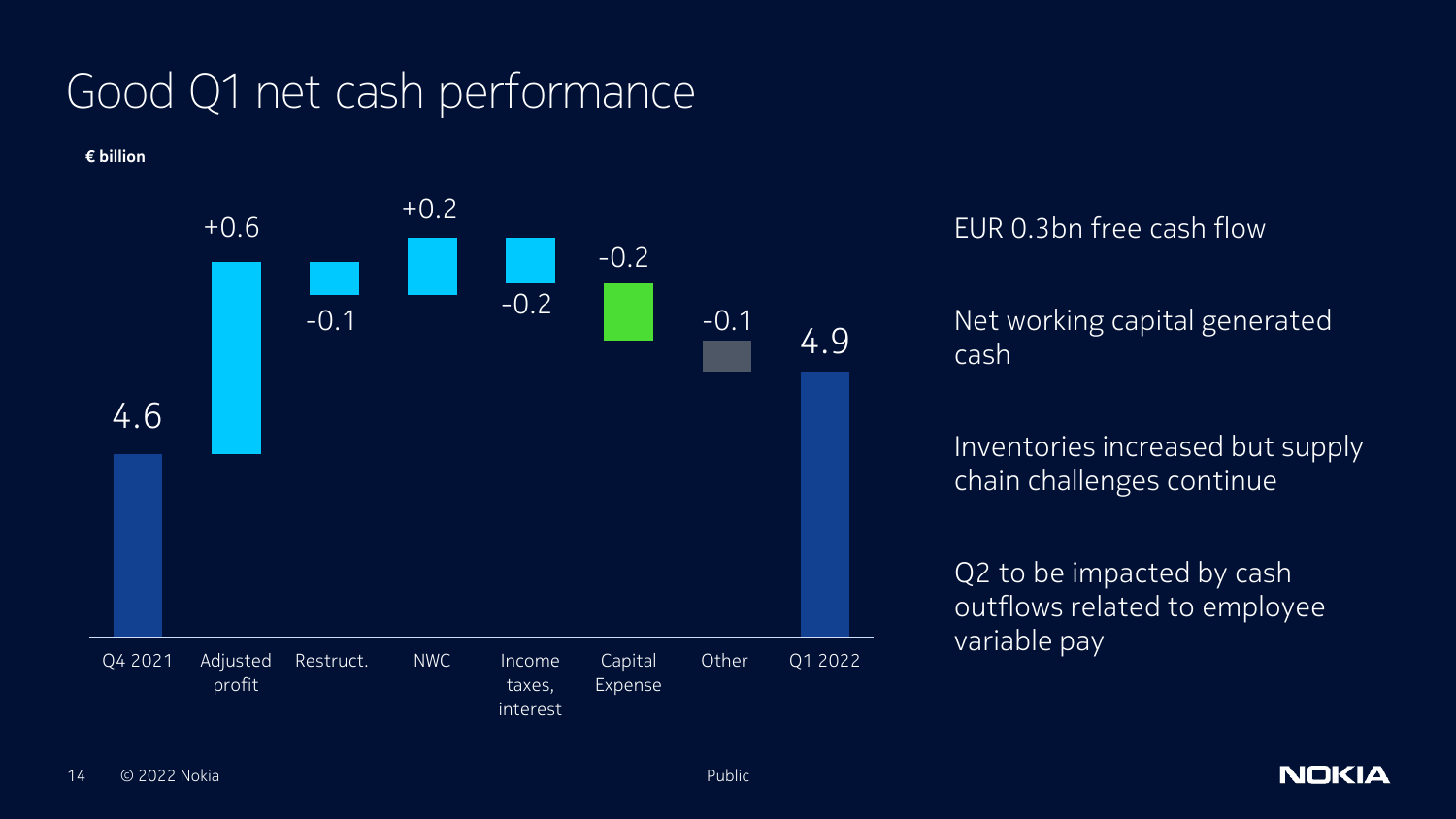## Market growth in 2022 updated

| Estimated, in $\epsilon$                | 2022             | YoY<br>(at const. ccy) | YoY prior est.<br>(at const. ccy) |
|-----------------------------------------|------------------|------------------------|-----------------------------------|
| Mobile Networks <sup>1</sup>            | 50 <sub>bn</sub> | $+4%$                  | $+3\%$                            |
| Network Infrastructure <sup>2</sup>     | 45bn             | $+3\%$                 | $+3\%$                            |
| <b>Cloud and Network Services</b>       | 27 <sub>bn</sub> | $+4\%$                 | $+5\%$                            |
| Total addressable market <sup>1,2</sup> | 122bn            | $+4\%$                 | $+3\%$                            |

<sup>1</sup>Excluding China for Mobile Networks <sup>2</sup>Excluding Submarine Networks

Market size calculated assuming the rate 1 EUR = 1.11 USD as of 31 Mar 2022 continues throughout 2022

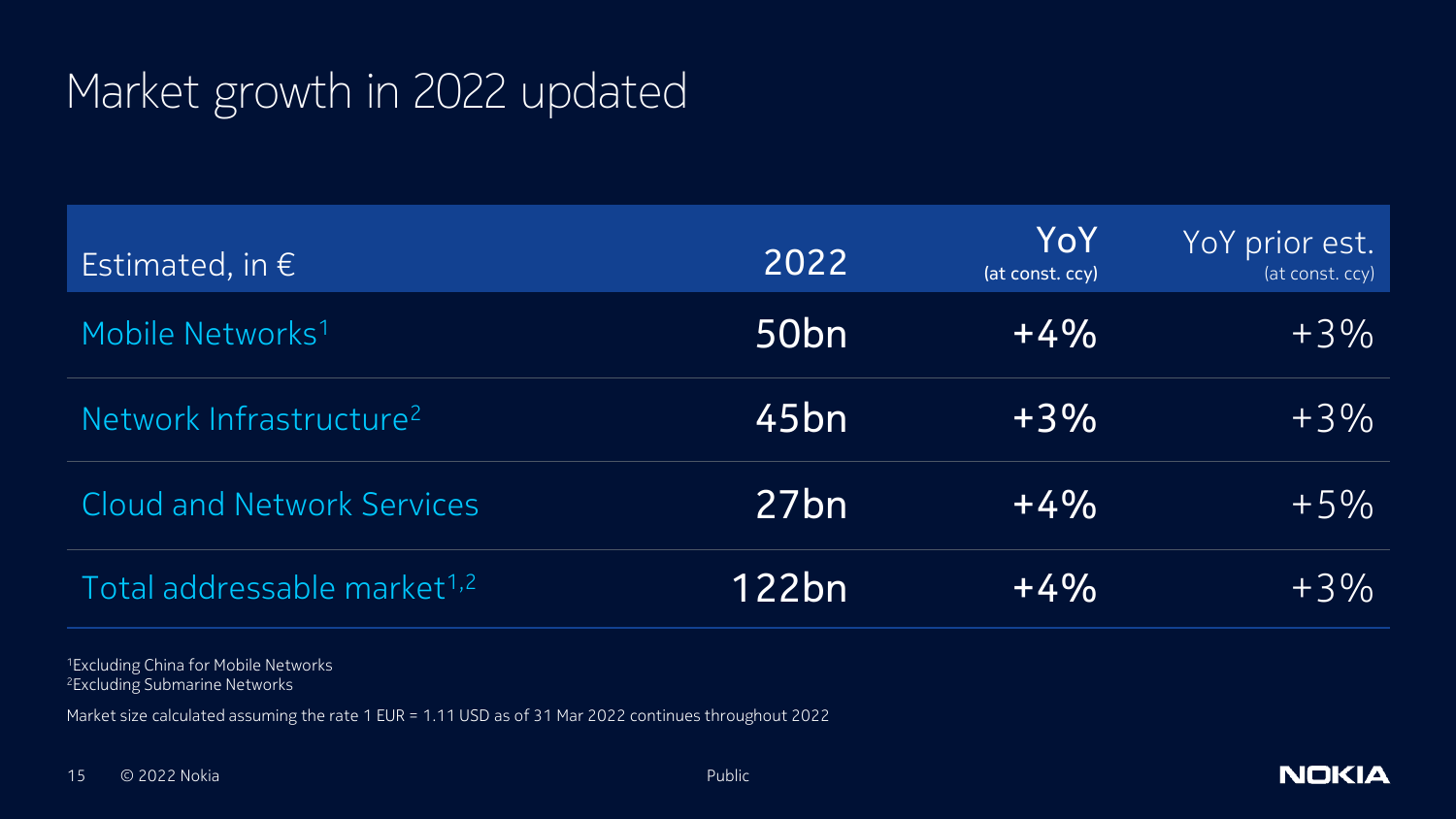## 2022 outlook unchanged in constant currency

|                             | Full year 2022                                                    |
|-----------------------------|-------------------------------------------------------------------|
| Net sales <sup>11</sup>     | €22.9 billion to $€24.1$ billion<br>(constant currency unchanged) |
| Comparable operating margin | 11 to 13.5%                                                       |
| Free cash flow              | 25-55% conversion from comparable operating profit                |

<sup>1</sup>Assuming the rate 1 EUR = 1.11 USD as of 31 Mar 2022 continues for the remainder of 2022 along with actual Q1 foreign exchange (adjusted from prior EUR 1.13 rate as of 31 Dec 2021). Assuming the year-end 2021 exchange rate, the net sales outlook would continue to be EUR €22.6bn to EUR 23.8bn. Please see our Report for Q4 and full year 2021 for a full explanation of the terms used and the assumptions embedded in our financial outlook.

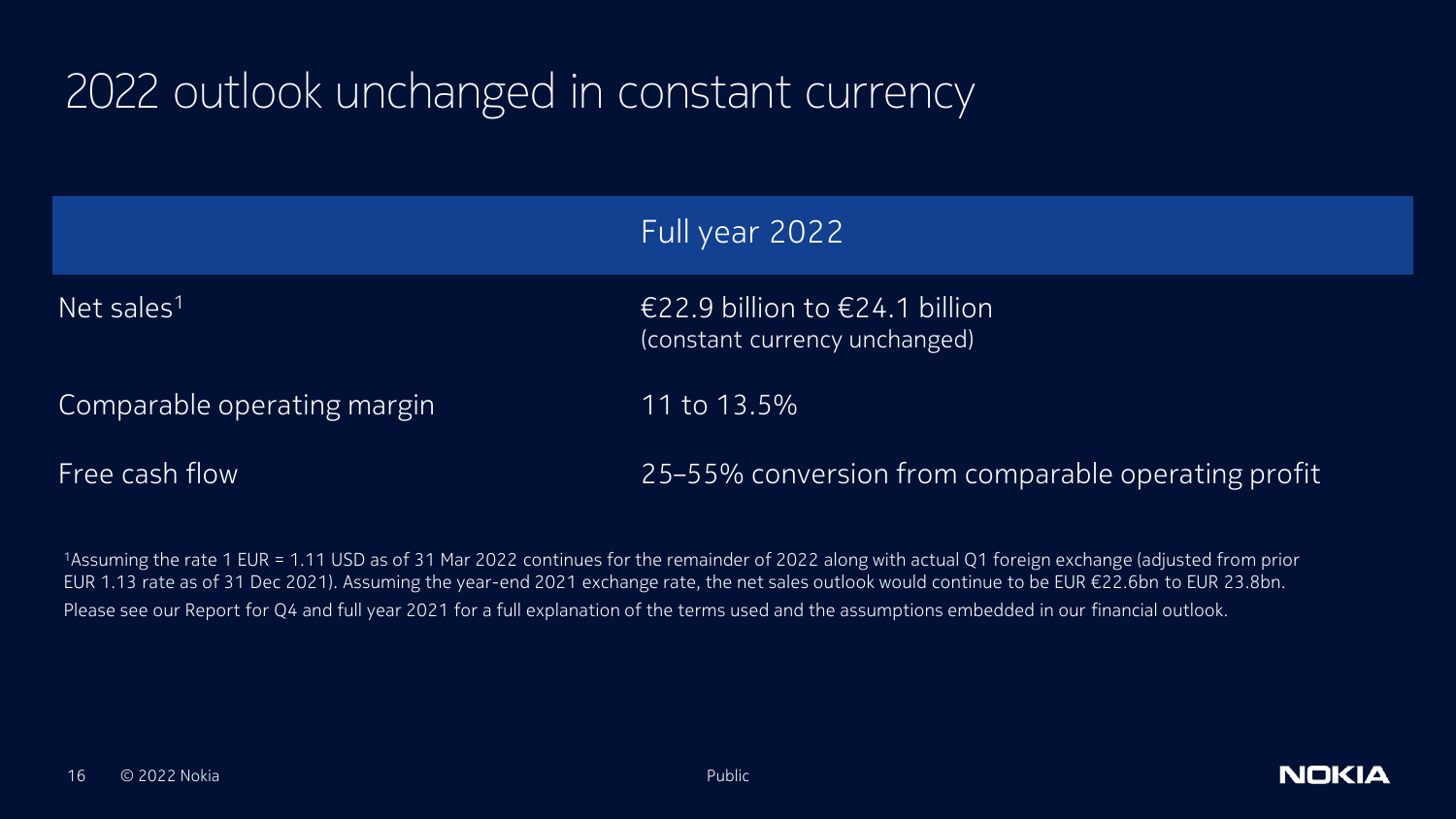## Strong underlying improvements somewhat offset by inflation Comparable operating margin drivers in 2022



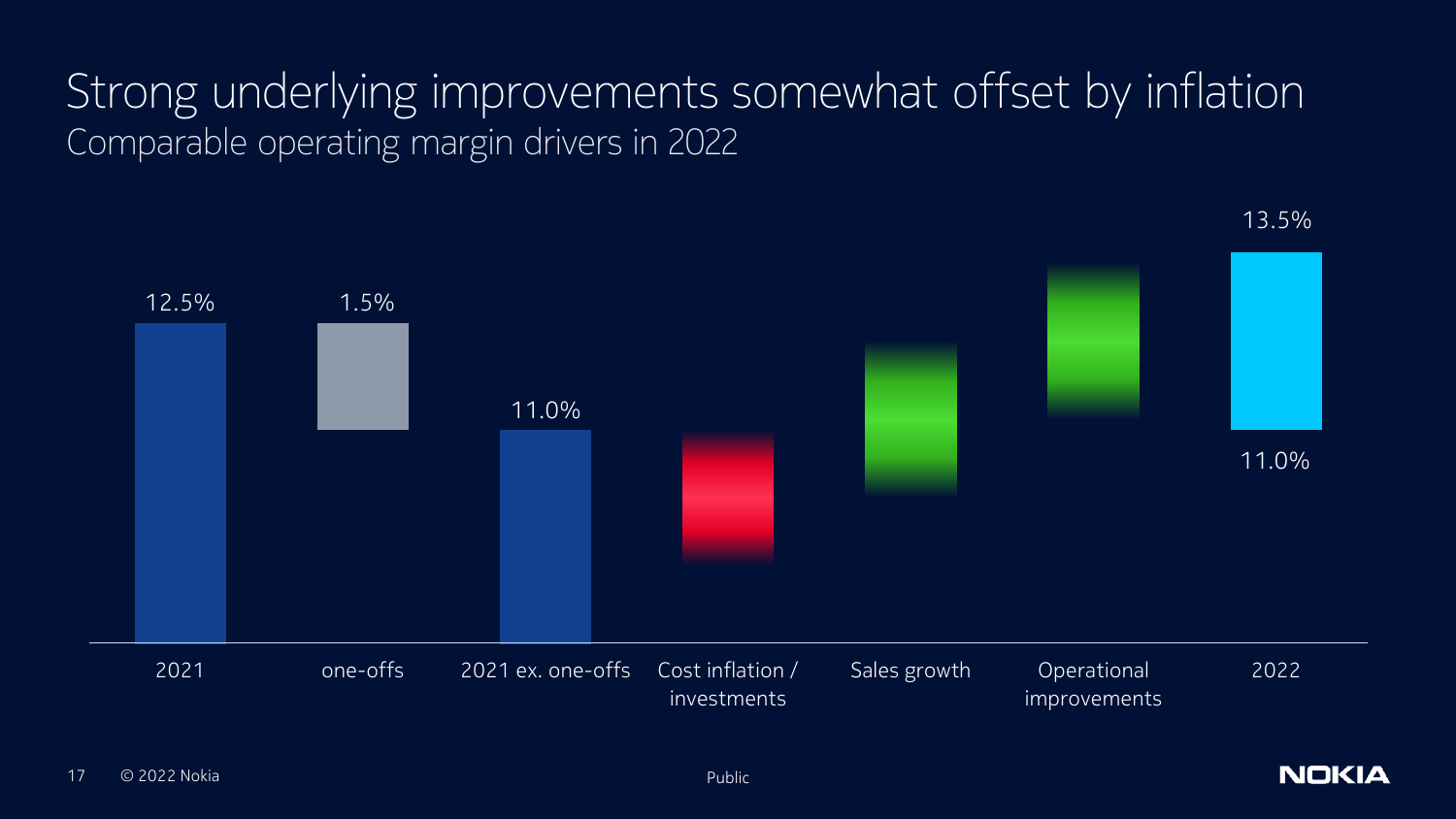# $R_{\rm A}$

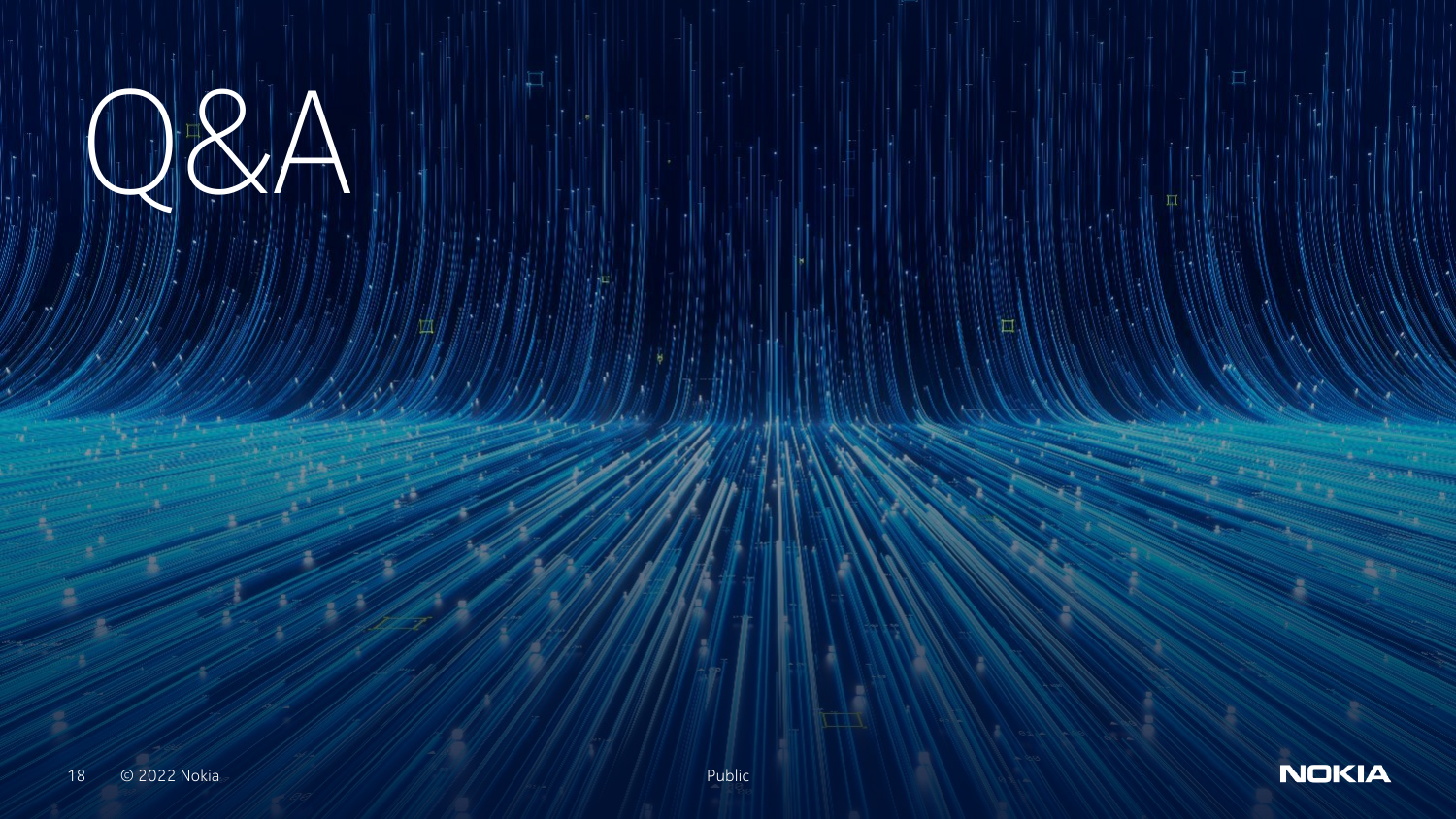# Appendix



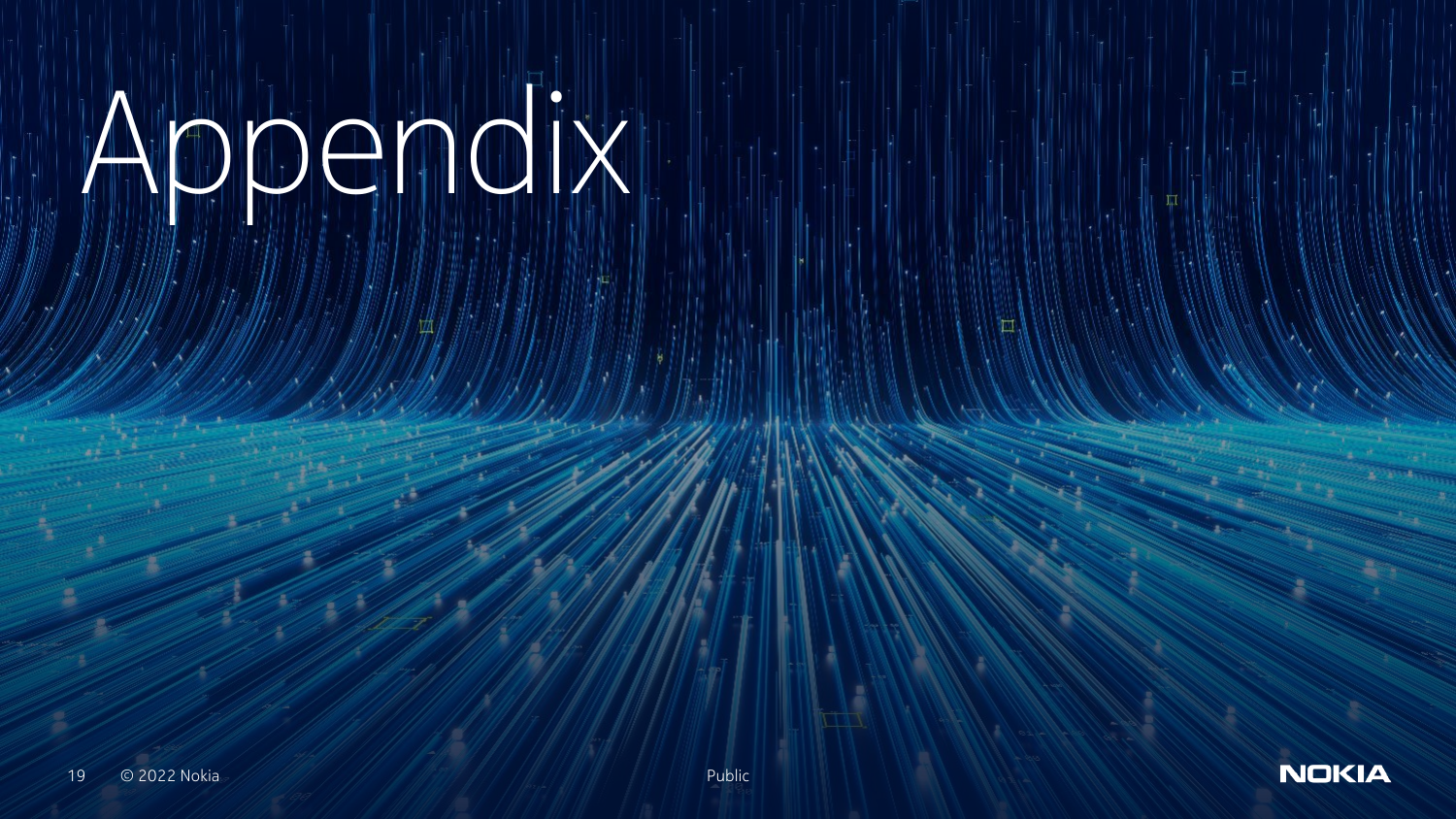## Strategic priorities by business group in 2022 Driving the business towards technology leadership

| <b>Business Group</b>                       | <b>Strategic Priorities for 2022</b>                                                                                                                                                                                                                                                      |  |
|---------------------------------------------|-------------------------------------------------------------------------------------------------------------------------------------------------------------------------------------------------------------------------------------------------------------------------------------------|--|
| <b>Mobile Networks</b>                      | <b>Defend and build scale</b> - Capitalise on renewed product competitiveness to gain share<br><b>Increase product development capacity and competitiveness</b> - Continue to invest to build technology<br>leadership while also improving efficiency (more output per unit of input)    |  |
| <b>Network</b><br><b>Infrastructure</b>     | <b>Extend product leadership</b> with focused R&D investment in strategic growth areas through next<br>generation network processor, DSPs, software and network automation<br><b>Continue growth into the non-CSP market</b> by expanding in key select Enterprise verticals and webscale |  |
| <b>Cloud and Network</b><br><b>Services</b> | <b>Grow in emerging</b> – Accelerate and scale the emerging portfolios and transition to SaaS<br><b>Private wireless investment</b> - Investments in private wireless and the industrial edge ecosystem                                                                                   |  |
| <b>Nokia Technologies</b>                   | <b>Renewals/new areas</b> - Deliver on contract renewals and continue traction in new areas (auto / IoT / CE)<br>Technology investment - Continue investing in technology leadership, standards leadership and patent<br>fillings to ensure continued longevity of our portfolio          |  |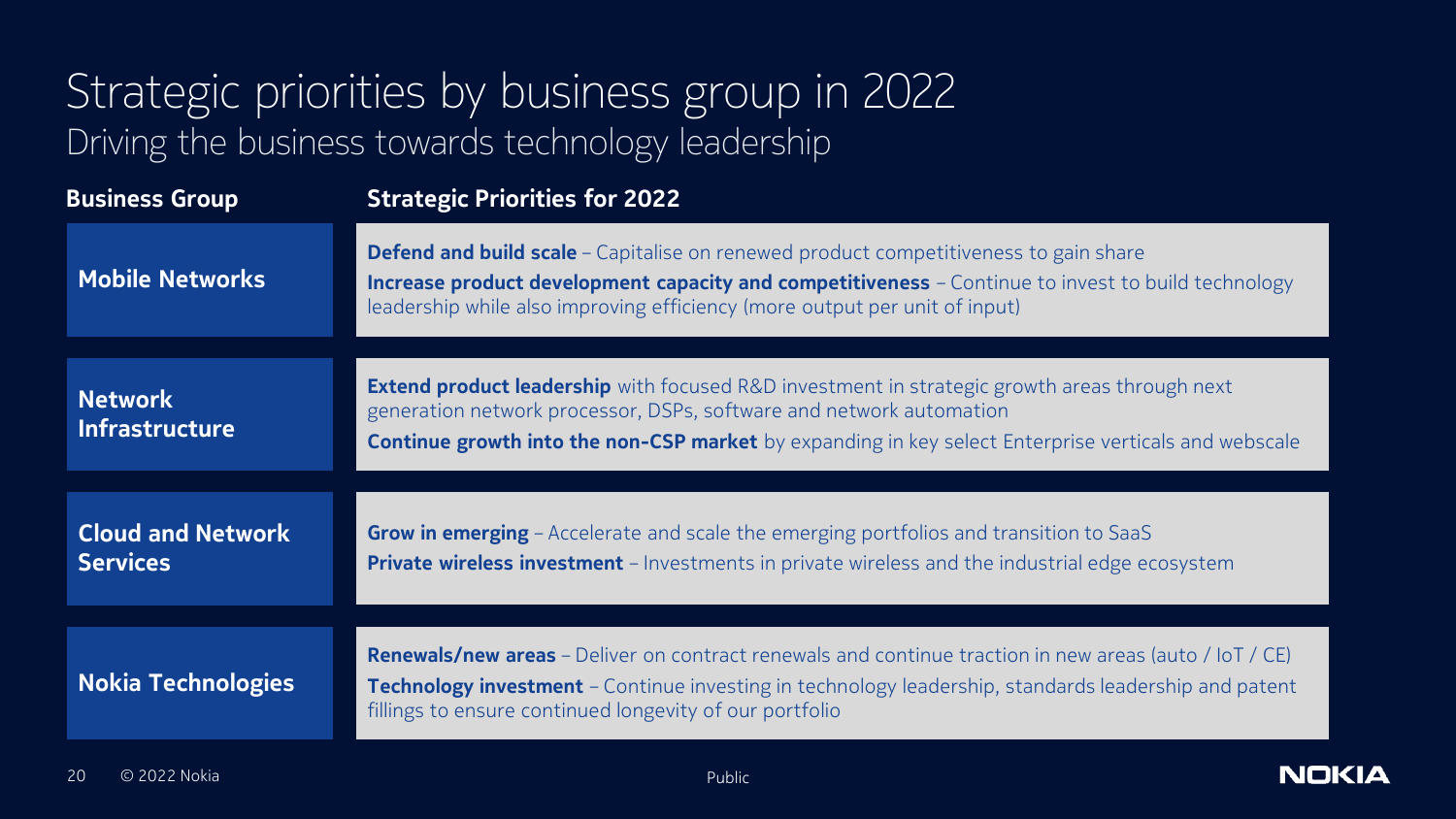### Long-term targets for the business We aim to deliver continuous improvement each year

|                                       | <b>Target model</b>                                         | <b>Factors to deliver the model</b>                                                                                                                                                                                                                                                                                                                                                                                                                 |
|---------------------------------------|-------------------------------------------------------------|-----------------------------------------------------------------------------------------------------------------------------------------------------------------------------------------------------------------------------------------------------------------------------------------------------------------------------------------------------------------------------------------------------------------------------------------------------|
| <b>Revenue growth</b>                 | <b>Grow faster than</b><br>the market                       | MN – Renewed competitiveness and market dynamics provide share gain opportunities<br>NI - Strengthening technology leadership to enable continued outperformance<br>CNS - Rebalancing portfolio towards faster growing portions of the market<br><b>Enterprise</b> - Capitalise on early leadership to benefit from faster enterprise growth than CSP                                                                                               |
| <b>Comparable</b><br>operating margin | 214%                                                        | Market growth - Market has been strong in 2021 - key factor on time taken to deliver model<br>Relative scale - As we gain market share, improved scale is key to delivering margins<br><b>Product competitiveness</b> - Continue to invest for technology leadership<br><b>Efficient cost base</b> - Investment in R&D critical to long-term but efficiency/productivity key<br>TECH - Assuming largely stable operating profit in Tech longer-term |
| <b>Free cash flow</b>                 | 55-85%<br>conversion from<br>comparable<br>operating profit | <b>Working capital efficiency</b> - Remain focused on cash conversion in BGs there will be yearly<br>volatility but we expect to be more limited over the longer-term.<br>Lower restructuring - Smaller normal adjustment to secure we have the right skills<br><b>TECH cash conversion</b> – Cash conversion to normalise over time                                                                                                                |

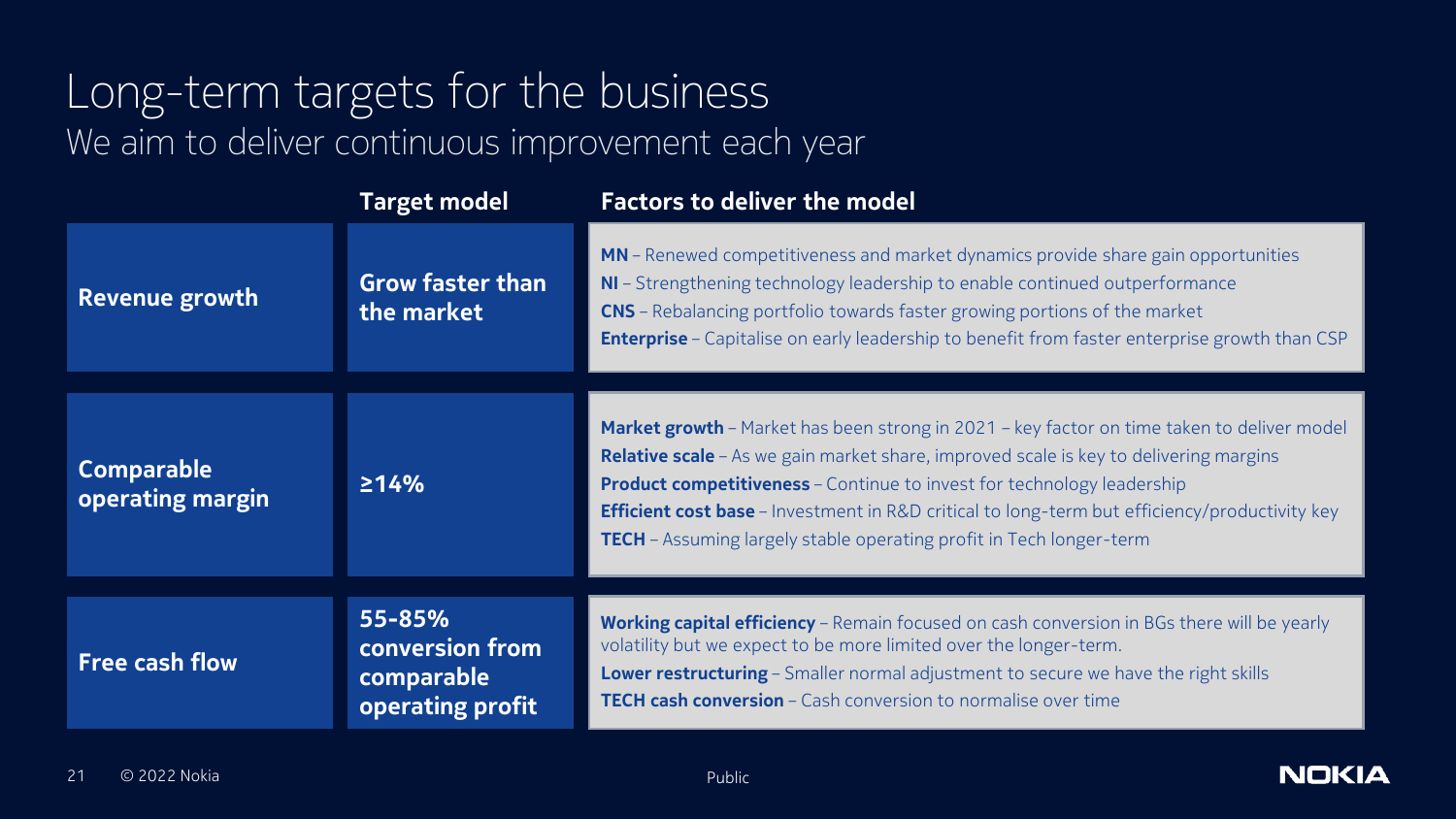## Accelerate and Scale

2022 and mid term

| Grow                                                                          | Invest                                          | Optimize                                                          | Innovate                                                                  |
|-------------------------------------------------------------------------------|-------------------------------------------------|-------------------------------------------------------------------|---------------------------------------------------------------------------|
| Capitalize on renewed<br>MN portfolio to gain<br>share                        | Prioritise R&D towards<br>technology leadership | Improve R&D efficiency<br>and digitize processes                  | New business models,<br>strategic partnerships,<br>enterprise expansion   |
| Benefit from technology<br>leadership in NI. Growth<br>in CNS emerging areas. | Drive standard setting                          | Continuous review of<br>business returns to<br>optimise portfolio | <b>Transition to SaaS</b>                                                 |
| Grow beyond CSP                                                               | Capitalise on private<br>wireless leadership    | Refocusing R&D in CNS<br>towards growth areas                     | Utilise long-term<br>innovation capacity incl.<br>Bell Labs / NGP Capital |